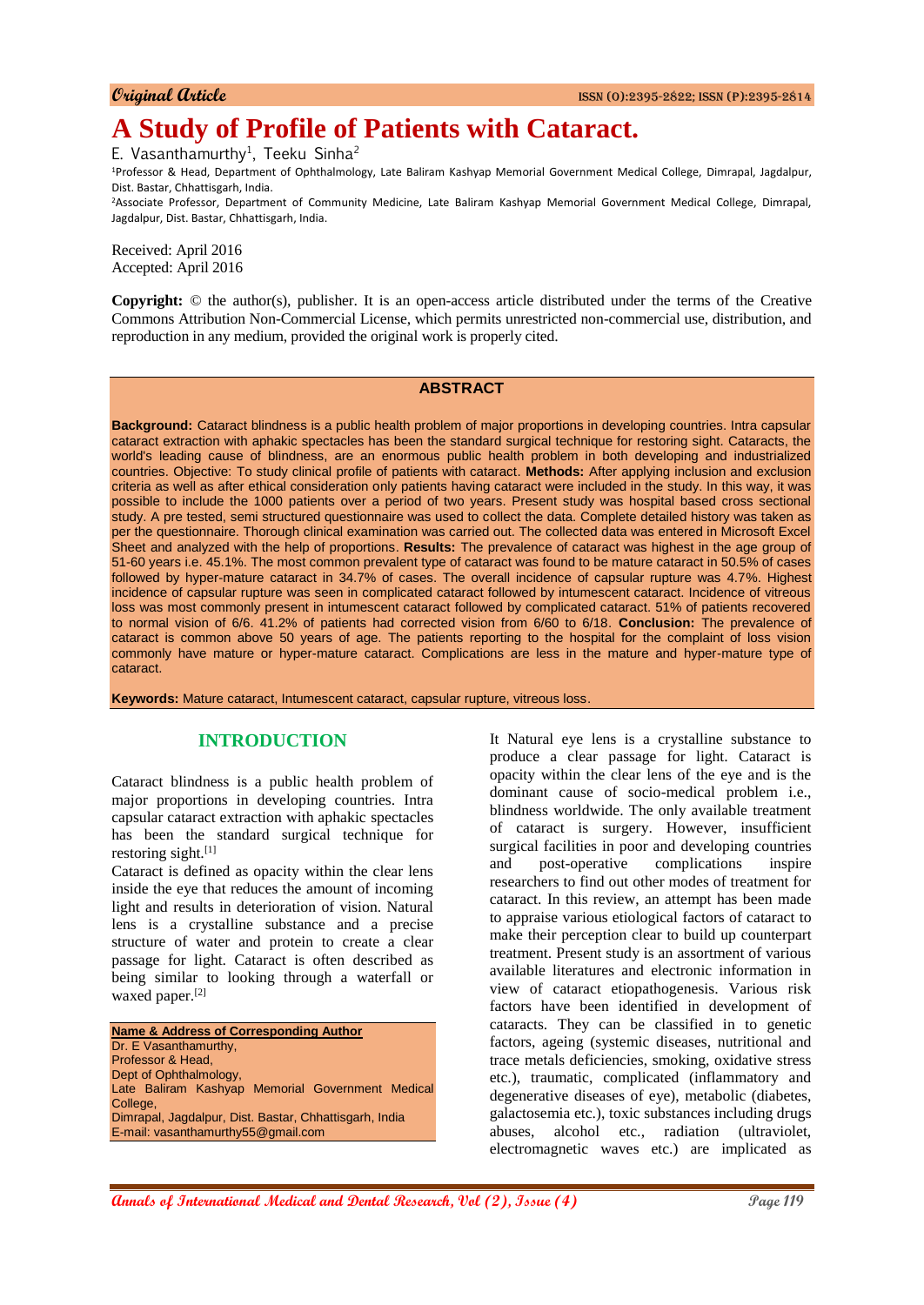# **Vasanthamurthy & Sinha; Profile of patients with Cataract**

significant risk factors in the development of cataract.[3]

Cataracts, the world's leading cause of blindness, are an enormous public health problem in both developing and industrialized countries. Identifying the risk factors responsible for cataract formation is a difficult and complicated problem because a realistic causal model in cataract formation would not be a simple linear sufficient cause paradigm (e.g., one exposure-one cataract type). A more complex model depicting each risk factor as a component cause, or part of a sufficient cause such as the sufficient/component cause model proposed by Rothman (62), is a more realistic way to summarize how multiple risk factors act in cataract etiology. Moreover, even this model has shortcomings, especially in explaining cataract etiology. It ignores the obvious importance of time to cataract formation and the way different component causes may act on different etiologic branches of cataract formation, e.g., nuclear sclerosis, posterior subcapsular cataracts, and mixed. Despite the complexity in identifying cataract risk factors, attempting to do so provides new hope in dealing with the morbidity, mortality, and cost of this disease. The evidence is overwhelming that age, trauma, and intraocular inflammation are important cataract risks. However, these exposures either are inevitable or are not major contributors to the population attributable risk. On the basis of both coherence and predictive performance, under nutrition is an important risk factor that can be altered.<sup>[4]</sup>

# **MATERIALS AND METHODS**

Study design: Hospital based cross sectional study. Study period: Two years

Sample size: 1000 cases of cataract as per the inclusion and exclusion criteria during the study period were included in the present study.

Ethical consideration: Institutional Ethics Committee permission was sought prior to the study. Individual written informed consent was taken from all study participants.

Inclusion criteria:

1. Patients with cataract willing to participate in the study

Exclusion criteria:

- 1. Patients not willing to participate in the study
- 2. Cataract patients with other severe comorbidities
- 3. Bed ridden patients

Methodology:

After applying inclusion and exclusion criteria as well as after ethical consideration only patients having cataract were included in the study. In this way, it was possible to include the 1000 patients over a period of two years. Present study was hospital based cross sectional study. A pre tested, semi structured questionnaire was used to collect the data. Complete detailed history was taken as per the questionnaire. Thorough clinical examination was carried out. The collected data was entered in Microsoft Excel Sheet and analyzed with the help of proportions.

#### **RESULTS**

| <b>Table 1:</b> Distribution of study subjects as per their age. |               |            |  |  |
|------------------------------------------------------------------|---------------|------------|--|--|
| Age group (years)                                                | <b>Number</b> | Percentage |  |  |
| Less than 40                                                     | 22            | 2.2        |  |  |
| $40 - 50$                                                        | 195           | 19.5       |  |  |
| 51-60                                                            | 451           | 45.1       |  |  |
| $61 - 70$                                                        | 271           | 27.1       |  |  |
| 70 and more                                                      |               |            |  |  |

The prevalence of cataract was highest in the age group of 51-60 years i.e. 45.1% followed by the age group of 61-70 years (27.1%).

| <b>Table 2:</b> Distribution of the study subjects as per the |               |            |  |  |
|---------------------------------------------------------------|---------------|------------|--|--|
| type of cataract.                                             |               |            |  |  |
| <b>Type of cataract</b>                                       | <b>Number</b> | Percentage |  |  |
| Immature cataract                                             | 095           | 09.5       |  |  |
| Intumescent cataract                                          | 008           | 00.8       |  |  |
| Mature cataract                                               | 505           | 50.5       |  |  |
| Hypermature cataract                                          | 347           | 34.7       |  |  |
| Complicated cataract                                          | 044           | 04.4       |  |  |
| Traumatic cataract                                            | 001           | 00.1       |  |  |
| Total                                                         | 1000          | 100        |  |  |

The most common prevalent type of cataract was found to be mature cataract in 50.5% of cases followed by hyper-mature cataract in 34.7% of cases.

| <b>Table 3:</b> Incidence of capsular rupture in various<br>cataracts. |               |                                     |            |
|------------------------------------------------------------------------|---------------|-------------------------------------|------------|
| Type of<br>cataract                                                    | <b>Number</b> | Incidence of<br>capsular<br>rupture | Percentage |
| Immature<br>cataract                                                   | 095           | 05                                  | 5.2        |
| Intumescent<br>cataract                                                | 008           | 01                                  | 12.5       |
| Mature<br>cataract                                                     | 505           | 12                                  | 2.36       |
| Hyper-mature<br>cataract                                               | 347           | 19                                  | 5.47       |
| Complicated<br>cataract                                                | 044           | 09                                  | 20.4       |
| Traumatic<br>cataract                                                  | 001           | 01                                  | 100        |
| Total                                                                  | 1000          | 47                                  | 4.7        |

The overall incidence of capsular rupture was 4.7%. It was 100% in traumatic cataract, but as only one case was there, it cannot be concluded that this incidence will always be 100% in traumatic cataract. So barring the traumatic cataract, highest incidence was seen in complicated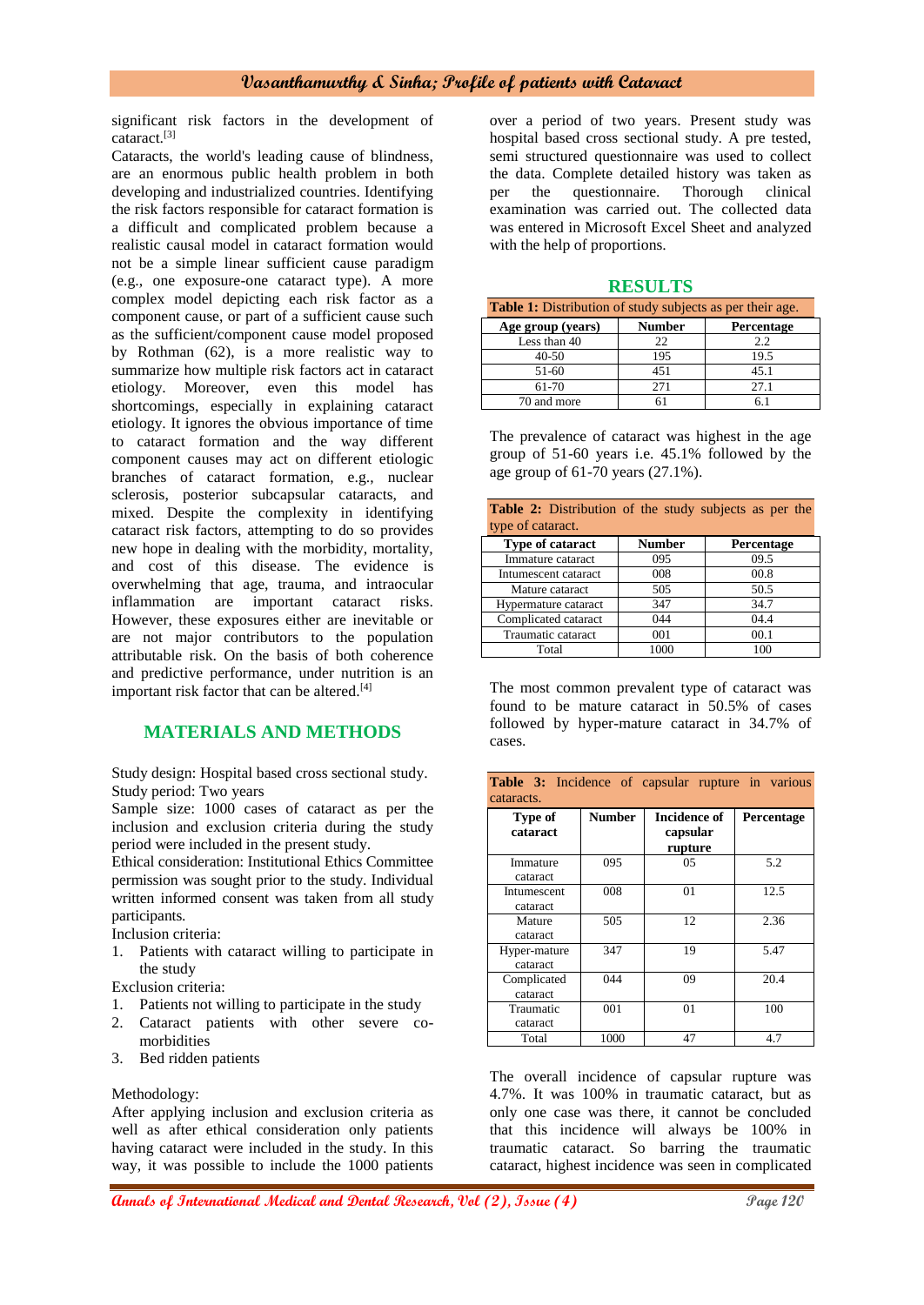# **Vasanthamurthy & Sinha; Profile of patients with Cataract**

cataract followed by intumescent cataract. Mature and hyper-mature cataract showed less incidence.

| <b>Table 4:</b> Incidence of vitreous loss in various cataracts. |               |                                      |            |
|------------------------------------------------------------------|---------------|--------------------------------------|------------|
| Type of<br>cataract                                              | <b>Number</b> | <b>Incidence of</b><br>vitreous loss | Percentage |
| Immature<br>cataract                                             | 095           | 04                                   | 11.4       |
| Intumescent<br>cataract                                          | 008           | 02                                   | 25         |
| Mature<br>cataract                                               | 505           | 04                                   | 0.79       |
| Hyper-mature<br>cataract                                         | 347           | 07                                   | 2.01       |
| Complicated<br>cataract                                          | 044           | 05                                   | 11.3       |

Incidence of vitreous loss was most commonly present in intumescent cataract followed by complicated cataract.

| <b>Table 5:</b> Improvement of vision after cataract surgery. |               |                   |  |
|---------------------------------------------------------------|---------------|-------------------|--|
| <b>Improvement</b> of<br>vision obtained                      | <b>Number</b> | <b>Percentage</b> |  |
| 2-5 meters                                                    | 30            | 7.5               |  |
| $6/60$ to $6/18$                                              | 165           | 41.2%             |  |
| $6/18$ to $6/6$                                               | 205           |                   |  |

51% of patients recovered to normal vision of 6/6. 41.2% of patients had corrected vision from 6/60 to 6/18.

# **DISCUSSION**

The prevalence of cataract was highest in the age group of 51-60 years i.e. 45.1% followed by the age group of 61-70 years (27.1%). The most common prevalent type of cataract was found to be mature cataract in 50.5% of cases followed by hyper-mature cataract in 34.7% of cases. The overall incidence of capsular rupture was 4.7%. It was 100% in traumatic cataract, but as only one case was there, it cannot be concluded that this incidence will always be 100% in traumatic cataract. So barring the traumatic cataract, highest incidence was seen in complicated cataract followed by intumescent cataract. Mature and hyper-mature cataract showed less incidence. Incidence of vitreous loss was most commonly present in intumescent cataract followed by complicated cataract. 51% of patients recovered to normal vision of 6/6. 41.2% of patients had corrected vision from 6/60 to 6/18.

Desai P et al<sup>[5]</sup> found that  $31\%$  had visual acuity of 6/12 or better, 54% had visual acuity between 6/18 and 6/60, and 15% had less than 6/60 vision. Considering those who had visual acuity of 6/12 or better at the time of wait listing, by the time of admission for surgery, the vision deteriorated to 6/18-6/60 in 33% and in a further 3% the vision deteriorated to below 6/60. In patients with

moderately poor visual acuity  $( $6/12-6/60$ )$  at the time of wait listing, 13% had less than 6/60 vision by the time of admission for surgery.

Gogate P et  $al^{[6]}$  observed that the most common cause was wooden stick 23 (28.0%) and sharp thorn 14 (17.1%). Delay between trauma and presentation to hospital ranged from same day to 12 years after the injury with median of 4 days. The mean preoperative visual acuity by decimal notation was  $0.059 \pm 0.073$  and mean postoperative visual acuity was  $0.483 \pm 0.417$  ( $P < 0.001$ ). Thirty-eight (46.3%) had best corrected visual acuity (BCVA)  $\geq 6/18$  and 51 (62.2%) had BCVA  $\geq$ 6/60.

Tanna AP et al<sup>[7]</sup> reported that among 904 eyes of 587 immune-compromised patients diagnosed with cytomegalovirus retinitis, 198 eyes of 155 patients developed retinal detachment. Among these, 106 eyes of 90 patients underwent retinal detachment repair with silicone oil. The Kaplan-Meier estimated median time to cataract was 1.8 months after surgery with silicone oil. The adjusted relative risk of cataract in eyes that underwent retinal detachment repair with silicone oil compared with eyes that did not was  $6.74$  (P <.0001). Eight of the eyes that developed cataract underwent uncomplicated cataract surgery by phacoemulsification and posterior chamber intraocular lens implantation. Among these, six eyes experienced >or=2 lines of improvement in visual acuity. All developed posterior capsule opacification a median of 7 days after cataract surgery. Four of five eyes that that underwent neodymium: yttrium-aluminum-garnet laser capsulotomy experienced >or=2 lines improvement in visual acuity.

Engstrom RE Jr et al<sup>[8]</sup> found that for patients without macular necrosis, median best-corrected preoperative visual acuity was 20/75 (range, 20/20- 20/800), and median best postoperative visual acuity was 20/50 (range, 20/20-20/400). Median final visual acuity was 20/140 (range, 20/25 to count fingers at 1 foot). The median postoperative refractive error (spherical equivalent) was -1.00 D (range,  $-4.00$  D to  $+7.88$  D). Reoperation was required in 3 of 12 eyes for recurrent macular detachment (1 with silicone oil underfill; 2 with proliferative vitreoretinopathy). The macula was attached in all eyes at last follow-up. Reattachment of the peripheral retina was achieved in 10 of 12 eyes. There were no anterior segment complications.

Mordue A et  $al^{[9]}$  observed that there was agreement amongst ophthalmologists on the criteria used to select patients for treatment, and on the visual acuity level at which they would usually recommend surgery. All assess the degree of handicap resulting from cataract; most consider this more important than visual acuity. Over half of the patients were over 75 years old; two-thirds were women. Median visual acuity at listing was 6/36,